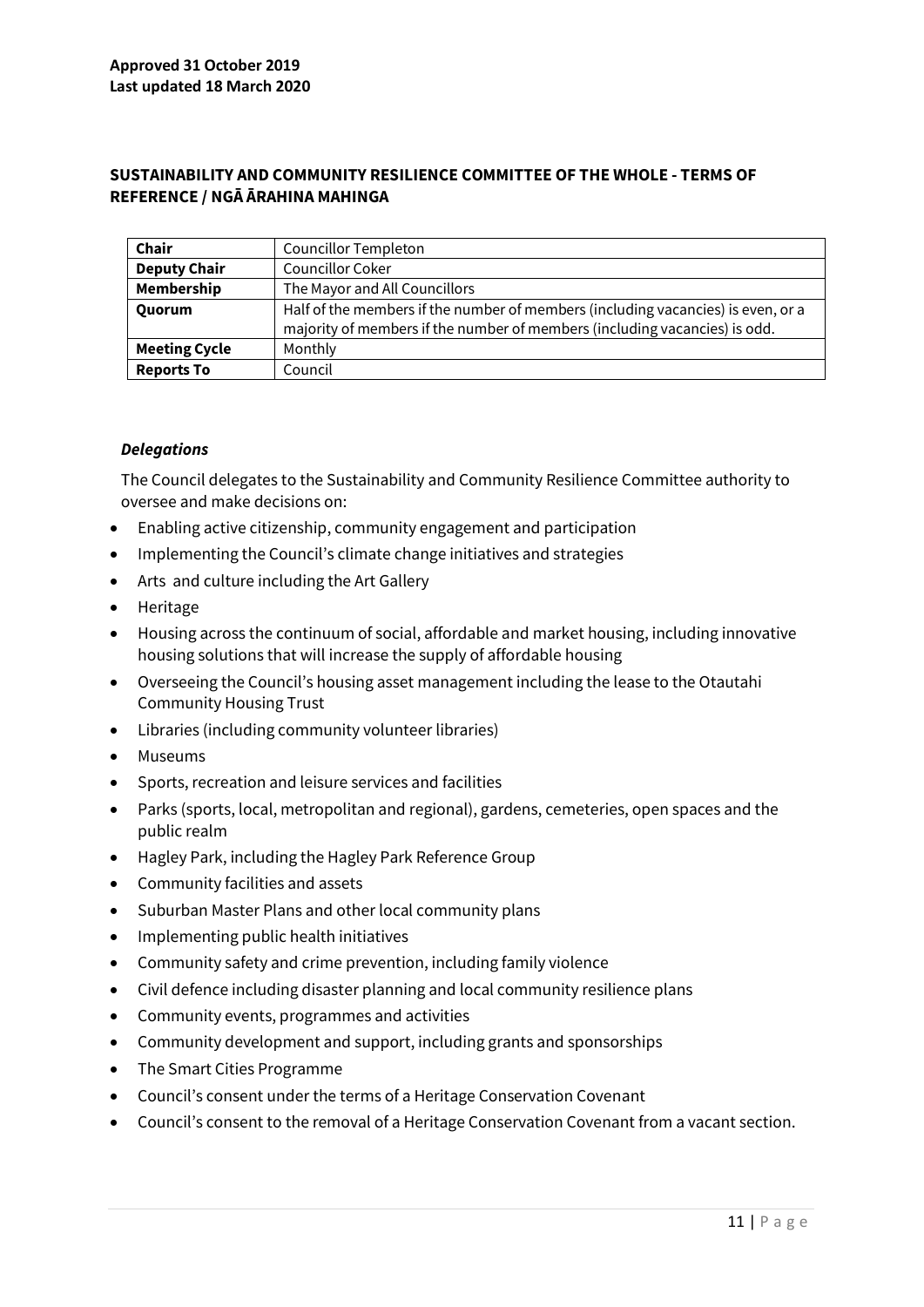#### **Approved 31 October 2019 Last updated 18 March 2020**

# *Bylaws*

The Council delegates to the Committee authority to:

- Oversee the development of new bylaws within the Committee's terms of reference, up to and including adopting draft bylaws for consultation.
- Oversee the review of the following bylaws, up to and including adopting draft bylaws for consultation.
	- o Alcohol Restrictions in Public Places Bylaw 2018
	- o Brothels Bylaw 2013
	- o Cemeteries Bylaw 2013
	- o Dog Control Policy and Bylaw 2016
	- o Freedom Camping Bylaw 2015
	- o General Bylaw 2008
	- o Parks and Reserves Bylaw 2018
	- o Public Places Bylaw 2018

### *Submissions*

- The Council delegates to the Committee authority:
- To consider and approve draft submissions on behalf of the Council on topics within its terms of reference. Where the timing of a consultation does not allow for consideration of a draft submission by the Council or relevant Committee, that the draft submission can be considered and approved on behalf of the Council.

## *Community Funding*

The Council delegates to the Committee authority to make decisions on the following funds, where the decision is not already delegated to staff:

- Heritage Incentive Grant Applications
- Extensions of up to two years for the uptake of Heritage Incentive Grants
- Applications to the Events and Festivals Fund
- Applications to the Capital Endowment Fund
- Applications to the Enliven Places Projects Fund
- Applications to the Innovation and Sustainability Fund
- Applications to the Metropolitan Strengthening Communities Fund *[The Funding Subcommittee will make recommendations on applications to this fund and report back to this Committee]*

## *Limitations*

- This Committee does not have the authority to set project budgets, identify preferred suppliers or award contracts. These powers remain with the Finance and Performance Committee.
- The general delegations to this Committee exclude any specific decision-making powers that are delegated to a Community Board, another Committee of Council or Joint Committee. Delegations to staff are set out in the delegations register.
- The Council retains the authority to adopt policies, strategies and bylaws.